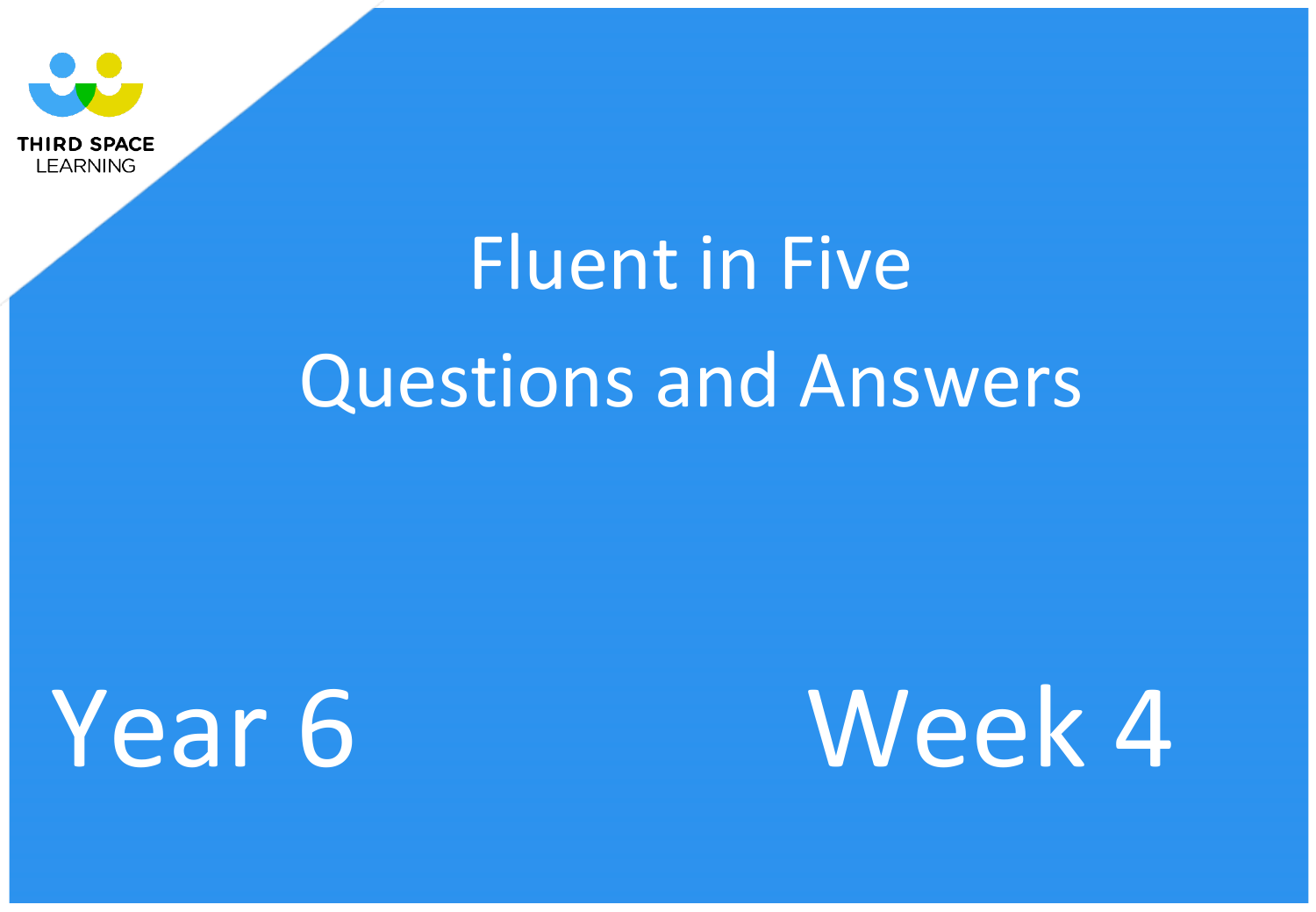

#### **This week in a nutshell:**

This week, children should be becoming increasingly familiar with the Fluent in Five challenge, and should be able to complete the full 5 questions in 5 minutes. Ensure children are using the first 30 seconds of time to identify the mental questions, before tackling these first.

This Week:

- Mental addition focuses on the addition of decimals, where a place value boundary is not crossed, including where there are an unequal numbers of decimal places.
- Mental multiplication focuses on multiplying decimals by 10 or 100.
- Written addition and subtraction involves decimals where there are an equal number of decimal places.
- Written short division and multiplication involves the 7 times table.
- There is no new fraction content this week.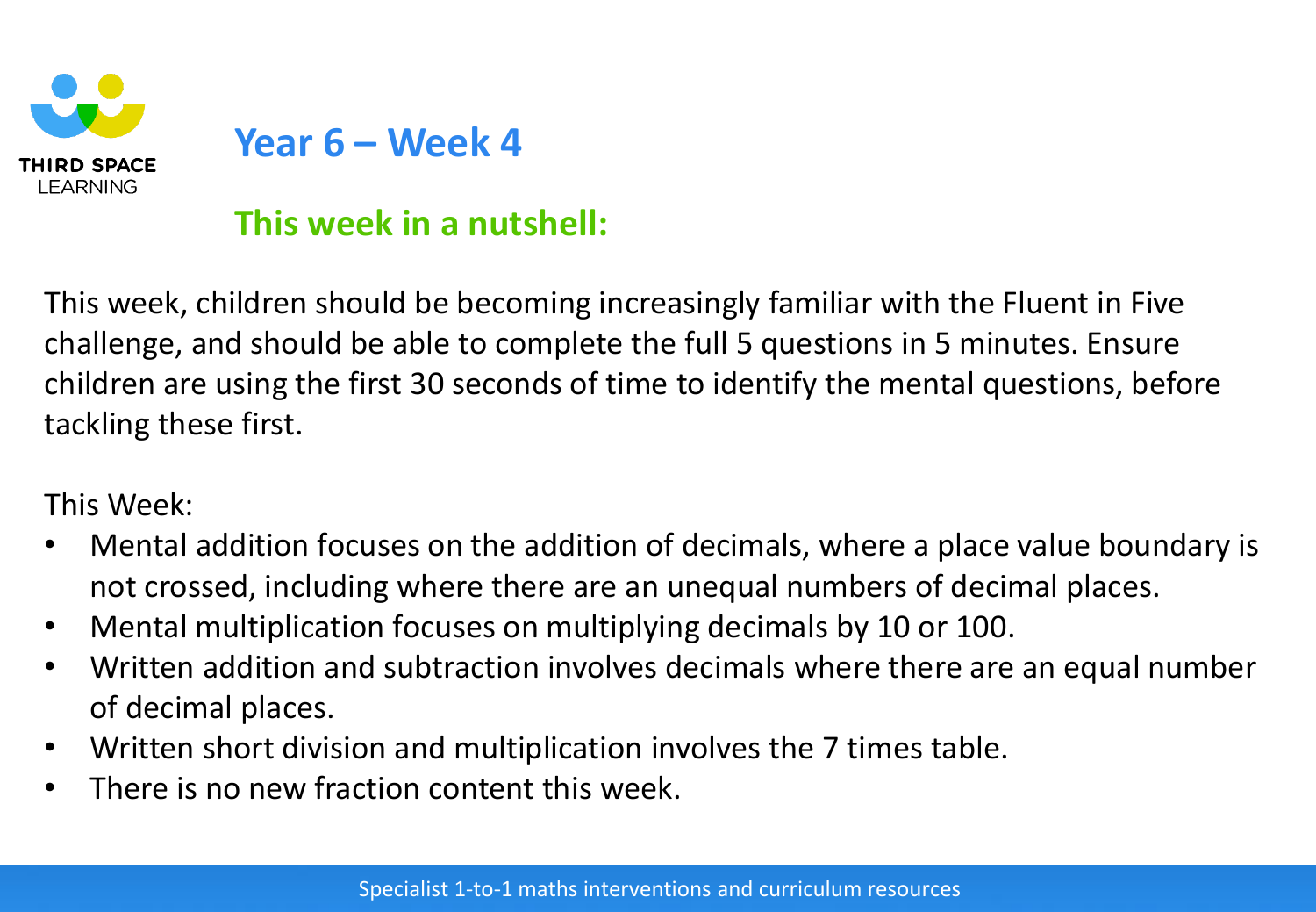

| A. $23.2 + 42.4 =$ | $\ $ B. 93,214 – ? = 7,859 |
|--------------------|----------------------------|
|                    |                            |

 $C. 62.34 \times 100 =$ 

D.  $76.43 + 24.78 =$ 

E.  $400 + 1,200 =$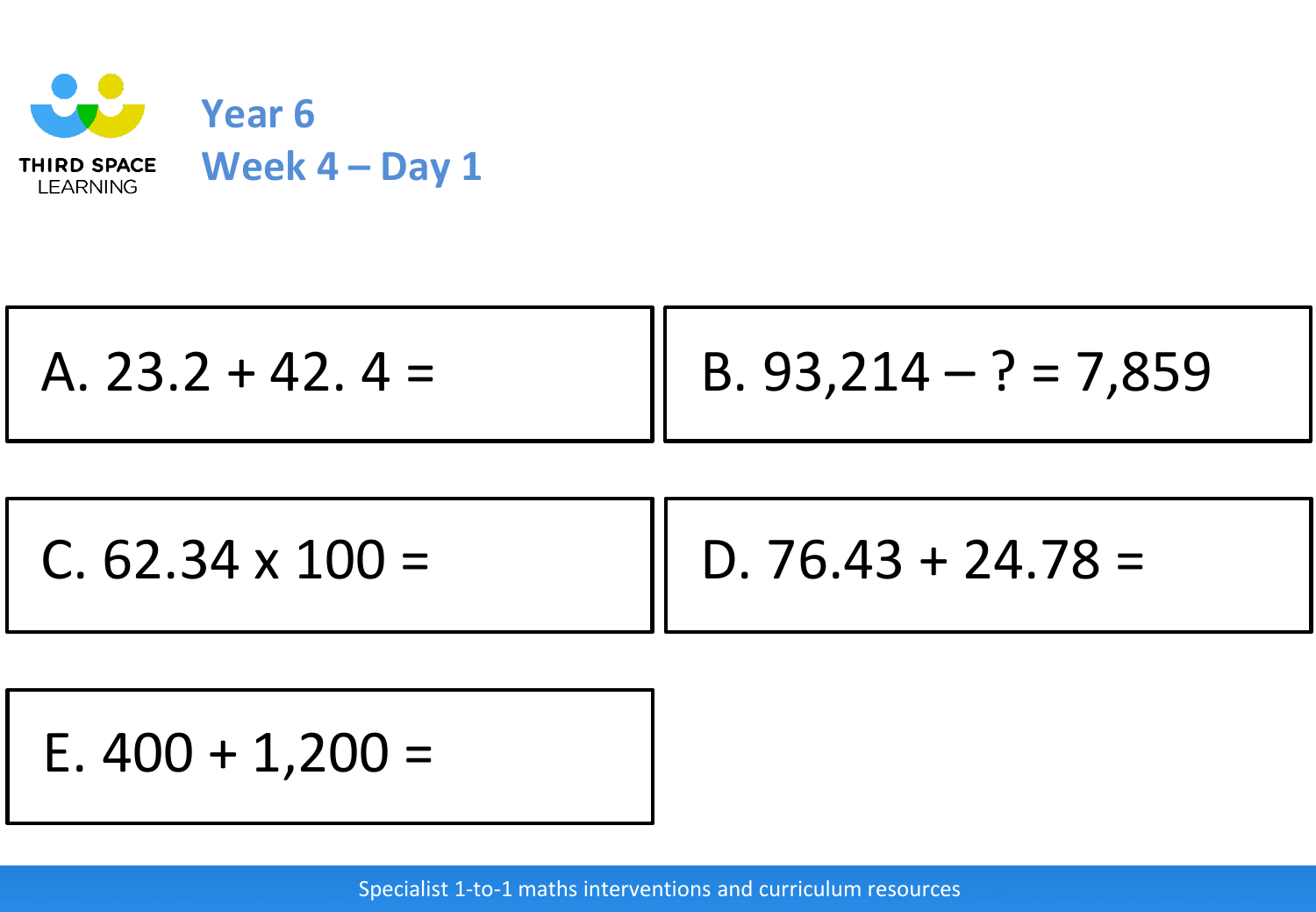

A. 23.2 + 42. 4 = 65.6 
$$
\text{(M)}
$$
  
(B. 93,214 - 85,355 = 7,859  
(W)

*(W)*

C.  $62.34 \times 100 = 6,234$ *(M)*

D. 76.43 + 24.78 =  $101.21$ 

E. 
$$
400 + 1,200 = 1,600
$$
  
(M)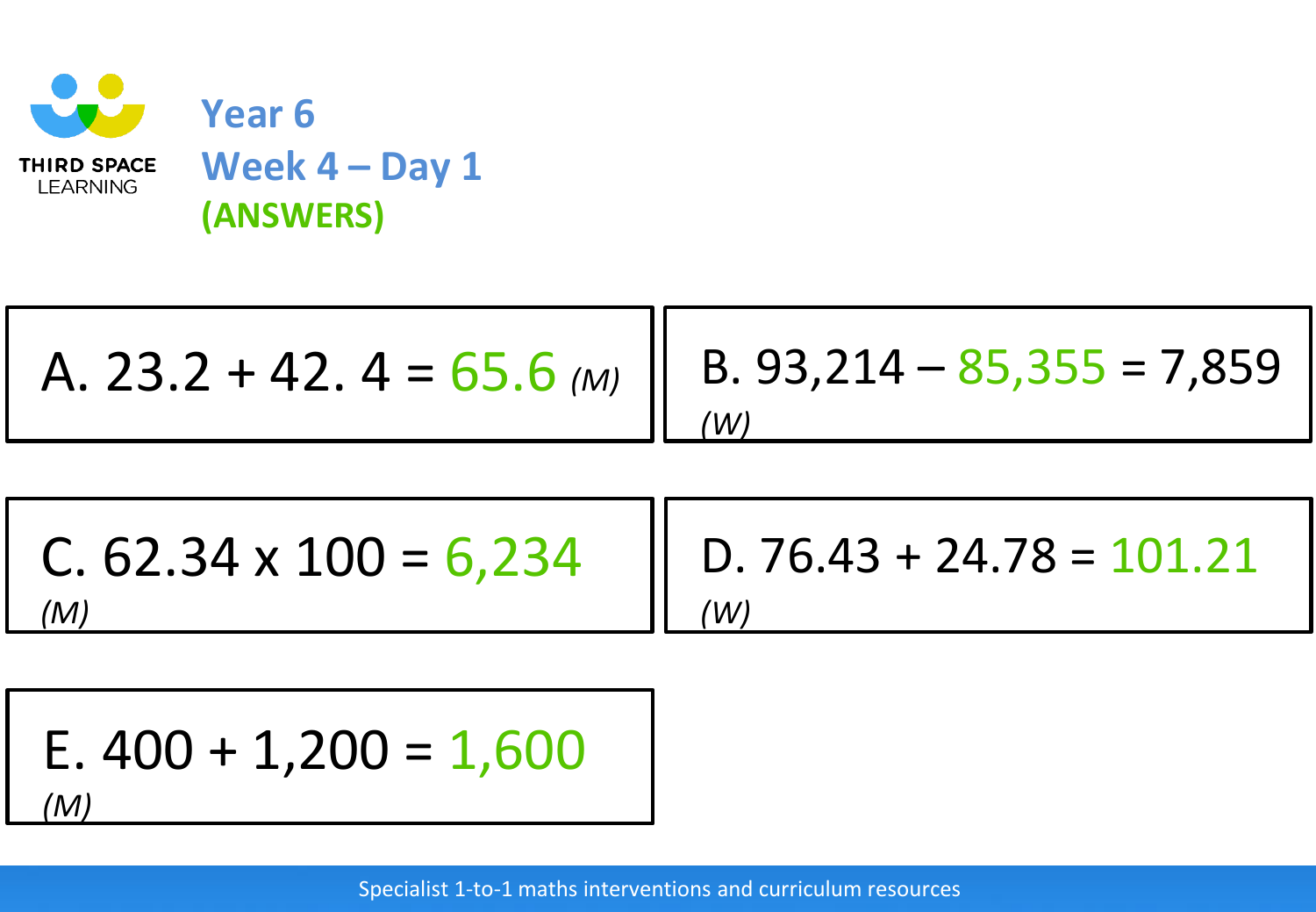

# Fluent in Five Questions and Answers

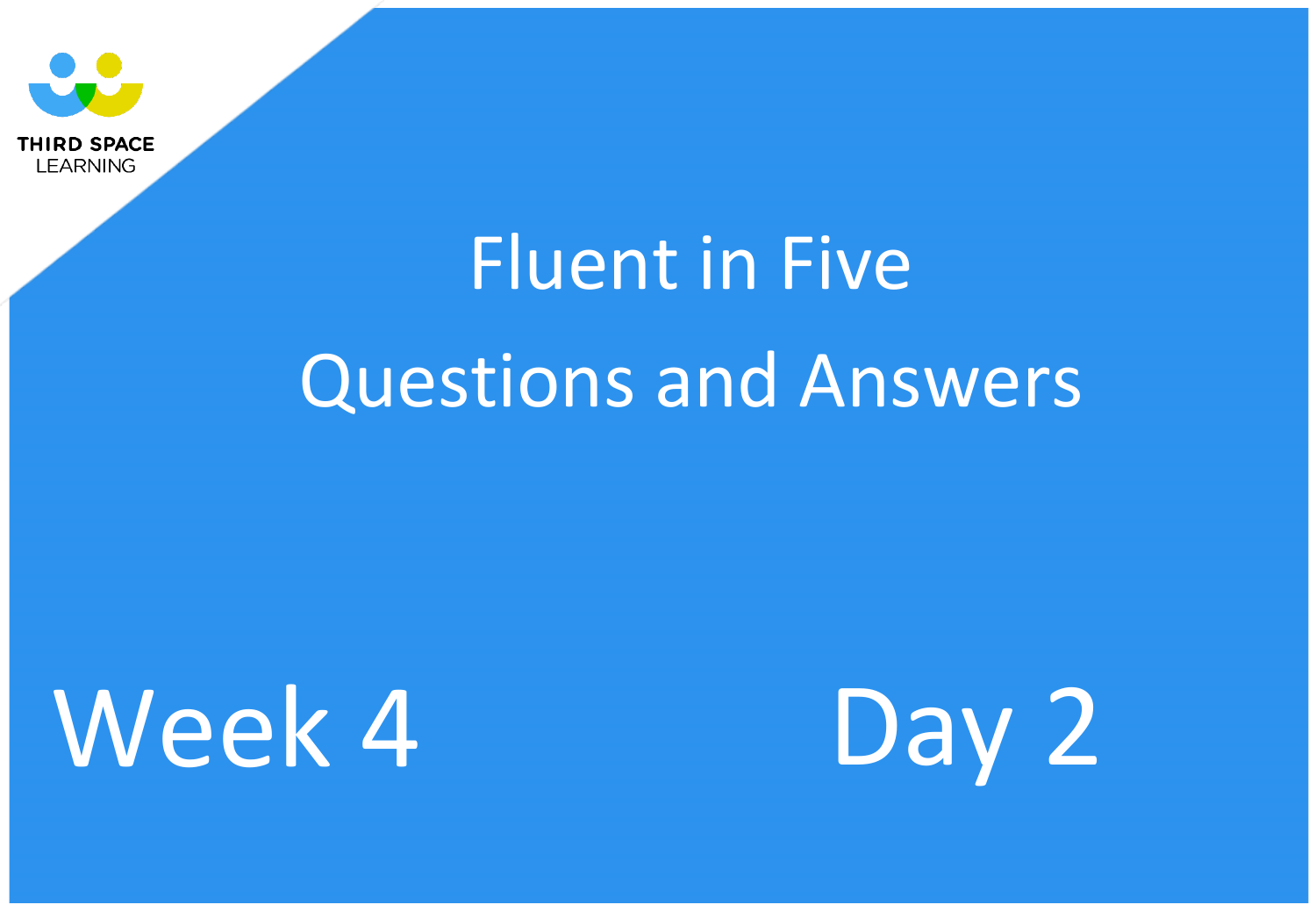

A. 87.1 + 11.2 = 
$$
\begin{bmatrix} B. \frac{3}{4} \text{ of } 132 = \end{bmatrix}
$$

 $D. 69 - 31 =$  $C. 3,380 \div 6 =$ 

E. 
$$
87.32 - 37.41 =
$$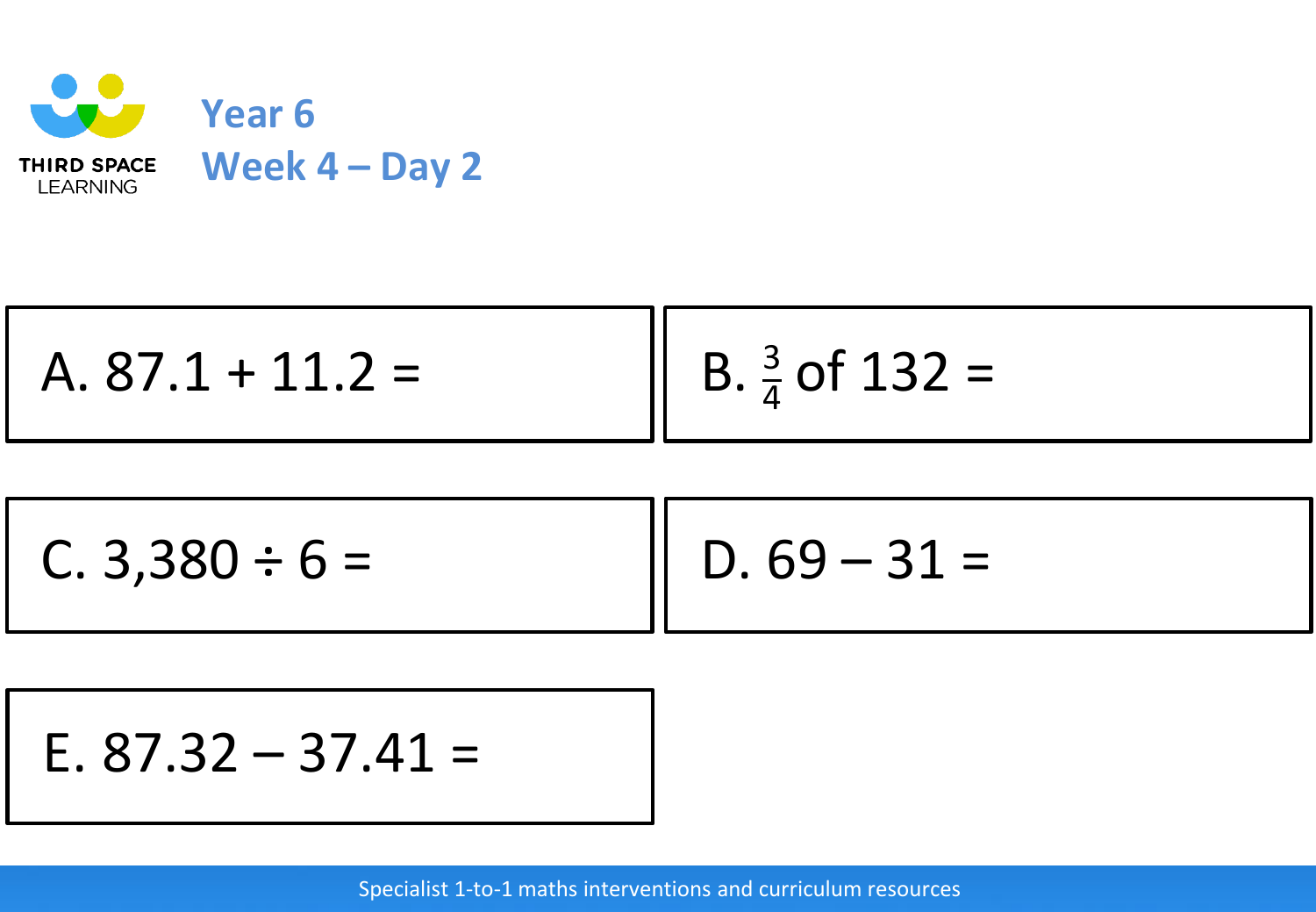

A. 87.1 + 11.2 = 98.3 (M)   
B. 
$$
\frac{3}{4}
$$
 of 132 = 99 (M)

D.  $69 - 31 = 38$  (M) C. 3,380  $\div$  6 = 563 r 2 or 563  $\frac{2}{6}$ or 563.33 *(W)*

E. 87.32 – 37.41 = 
$$
49.91
$$
  
(W)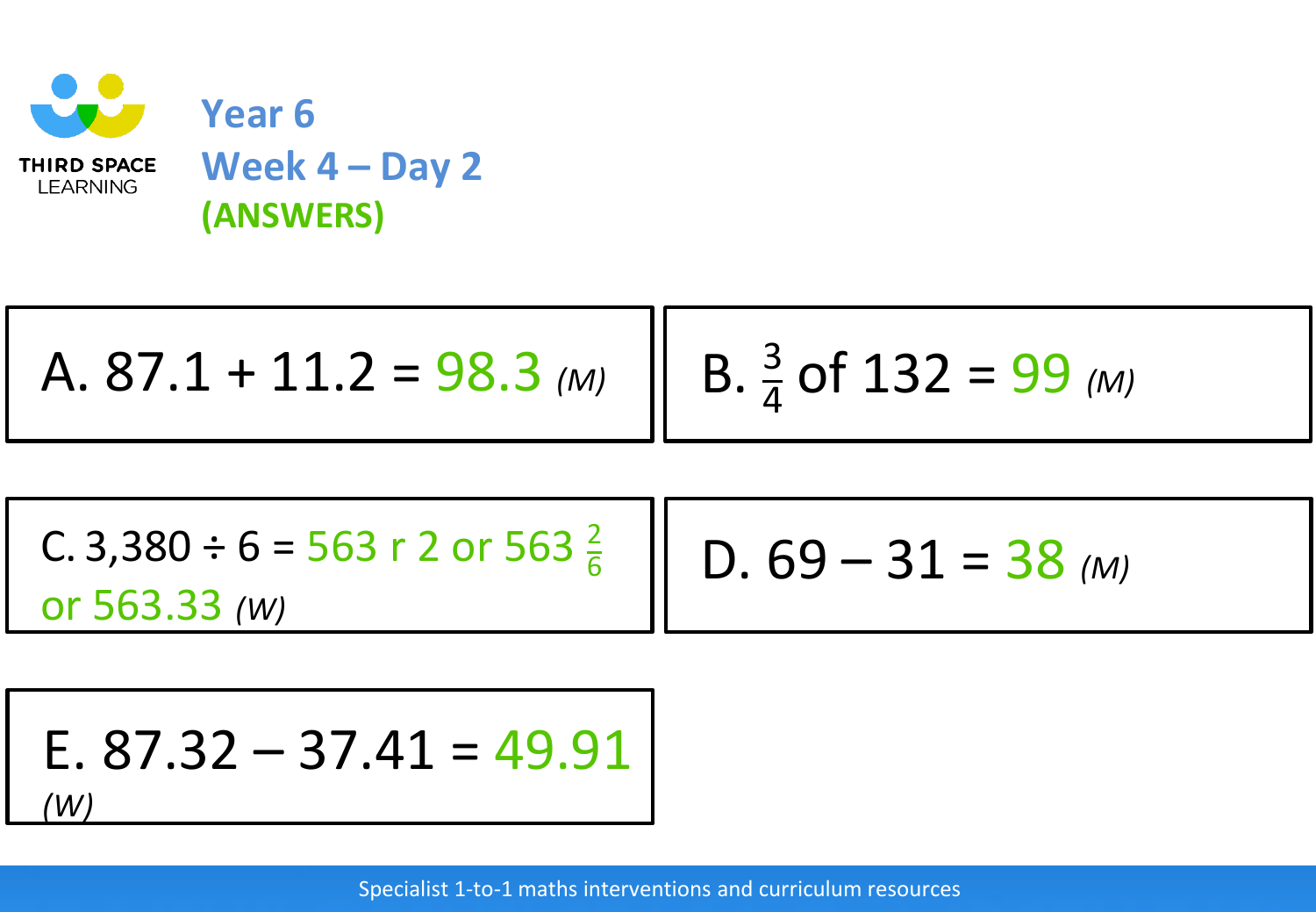

# Fluent in Five Questions and Answers

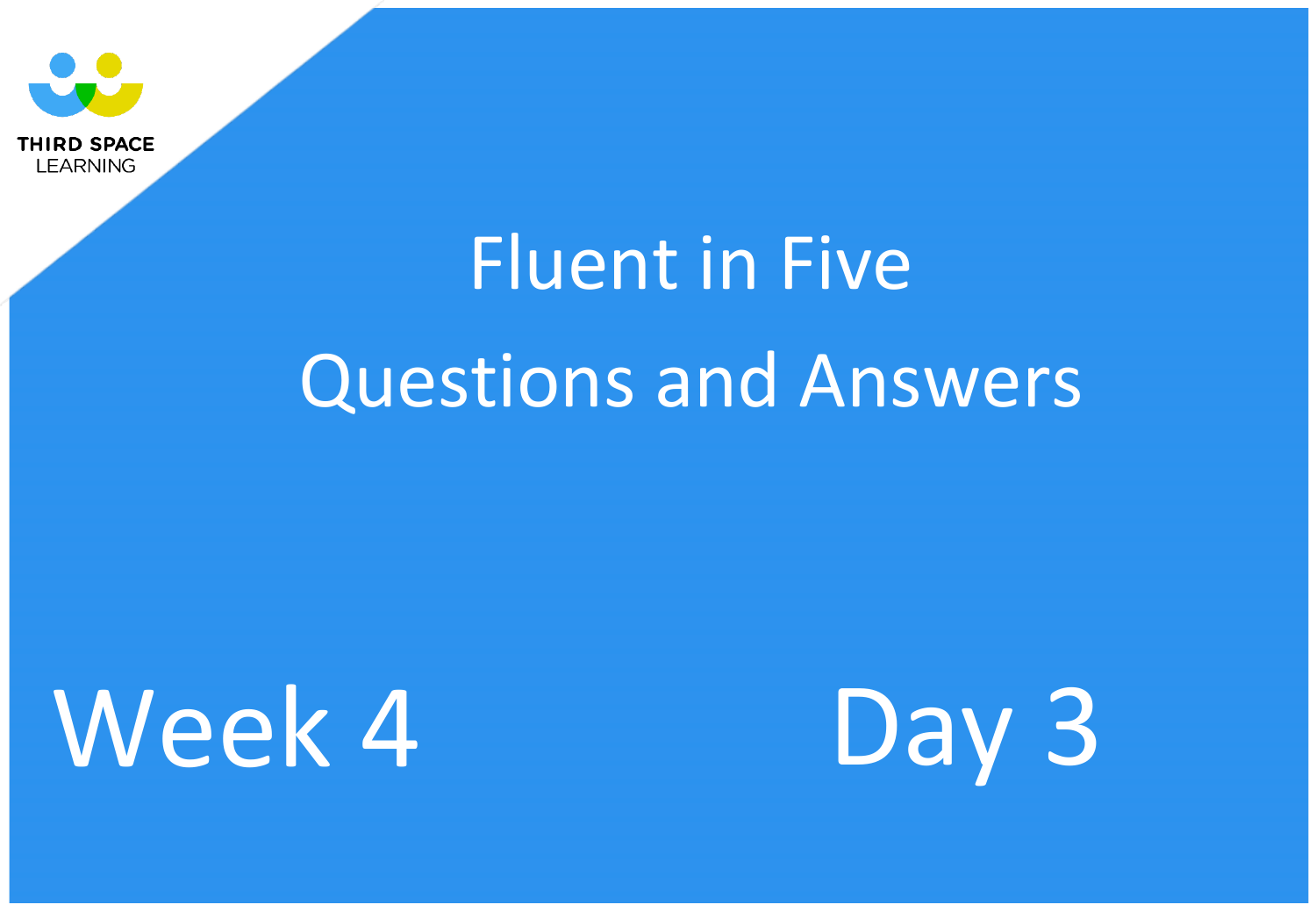

| $A. 32 + 47 =$ | B. $45.32 + 2.23 =$ |
|----------------|---------------------|
|                |                     |

 $C. 56.47 - 23.85 =$ 

D.  $8.73 \times 10 =$ 

E. 
$$
4,568 \div 7 =
$$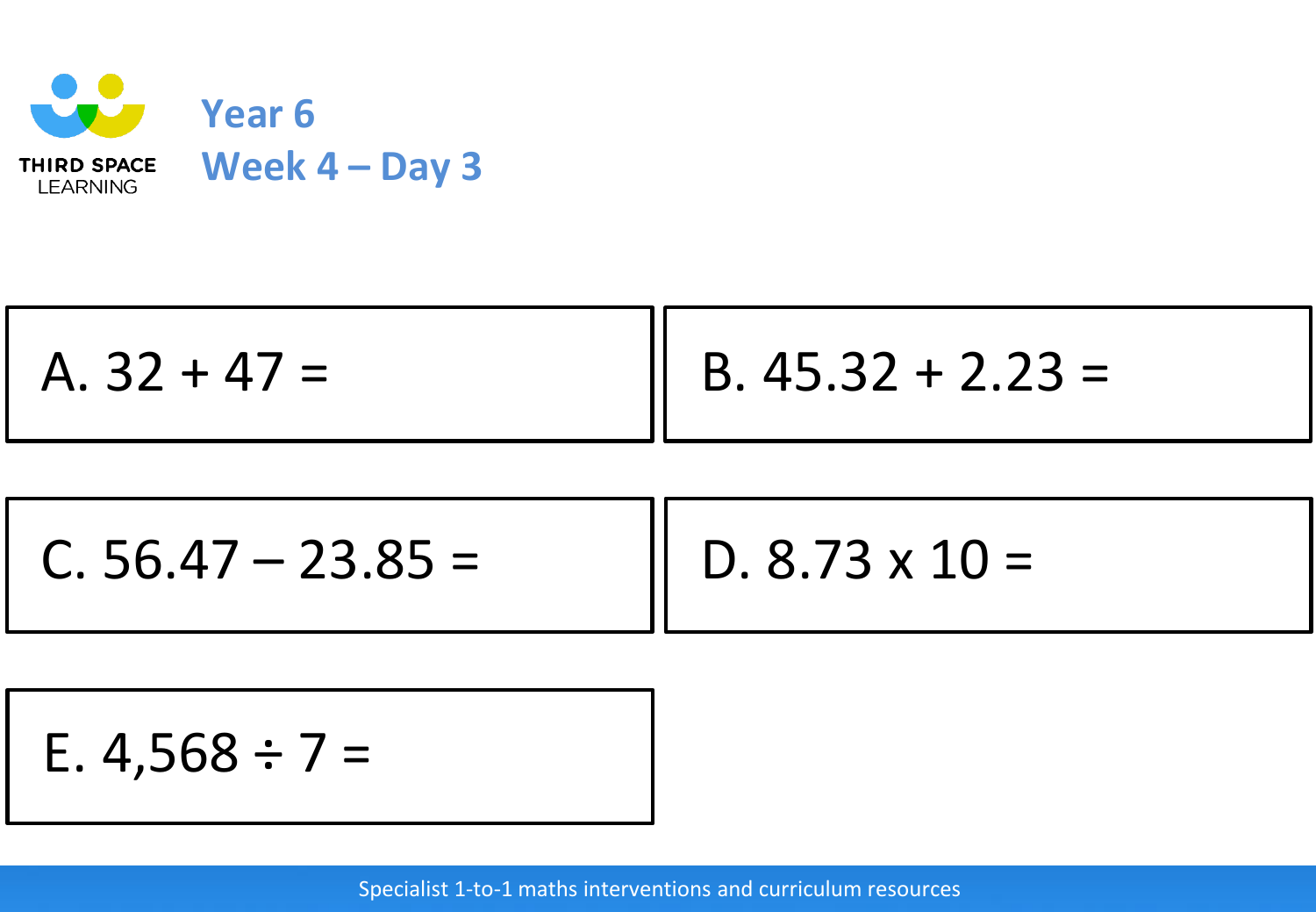

A. 32 + 47 = 79 *(M)* B. 45.32 + 2.23 = 47.55 *(M)*

D. 8.73 x 10 = 87.3 *(M)* C. 56.47 – 23.85 = 32.62 *(W)*

E. 4,568 ÷ 7 = 652 r 4 or 652 
$$
\frac{4}{7}
$$
  
(W)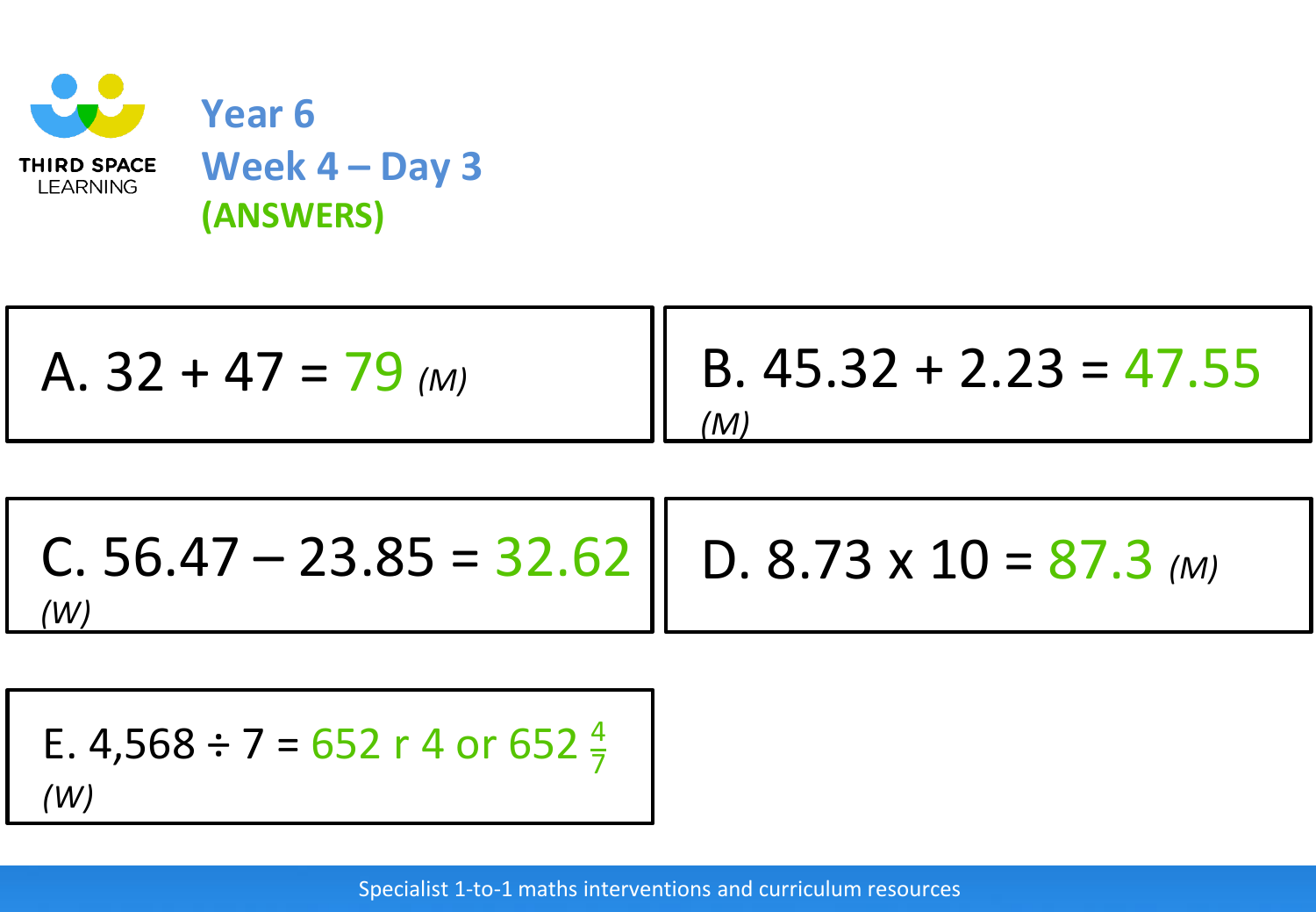

# Fluent in Five Questions and Answers

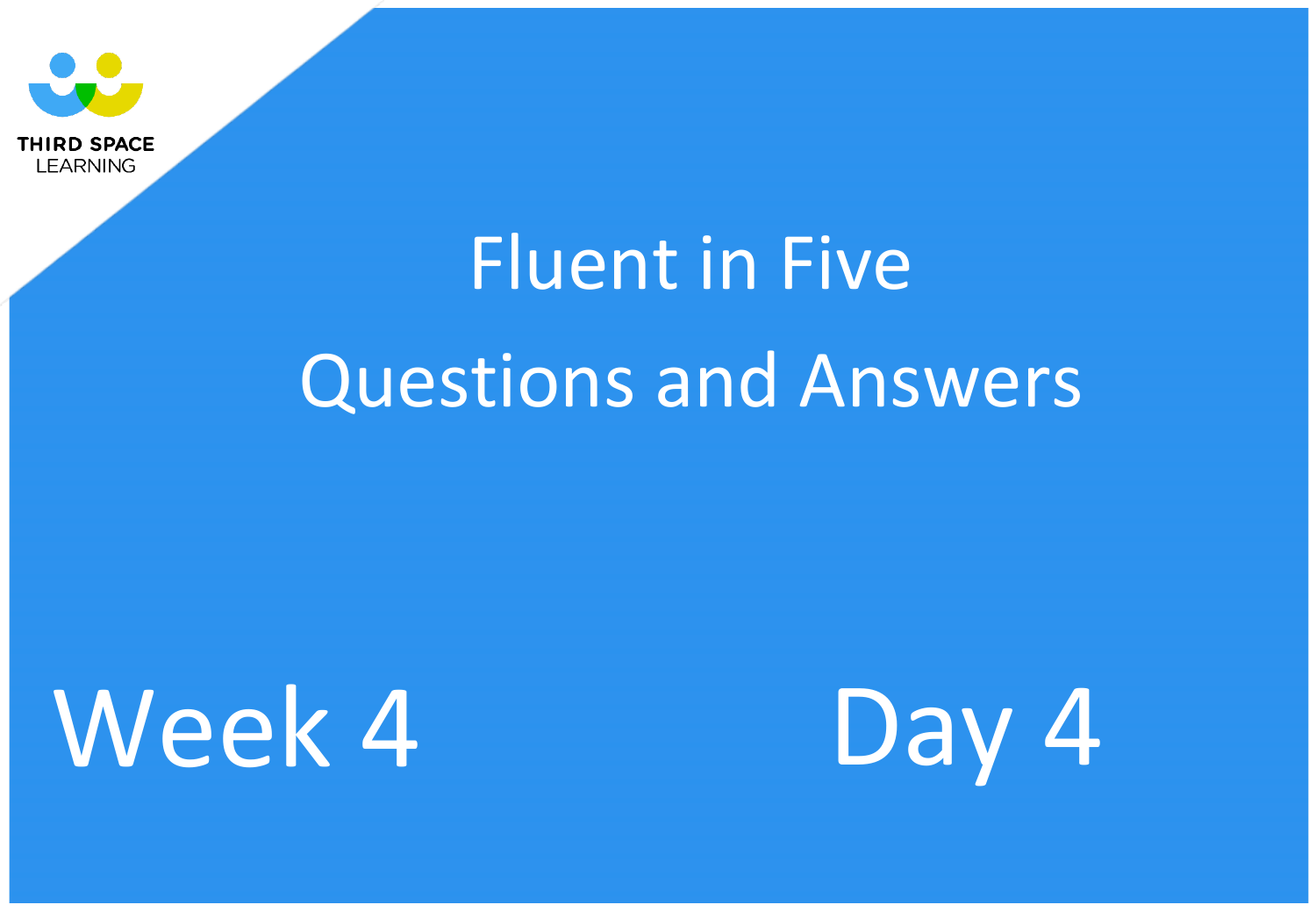

| $A.87 + 21 =$ | $B.46 \times 29 =$ |
|---------------|--------------------|
|---------------|--------------------|

D.  $93.1 \times 100 =$  $C. 893 + 30 =$ 

E. 2,074 ÷ 7 =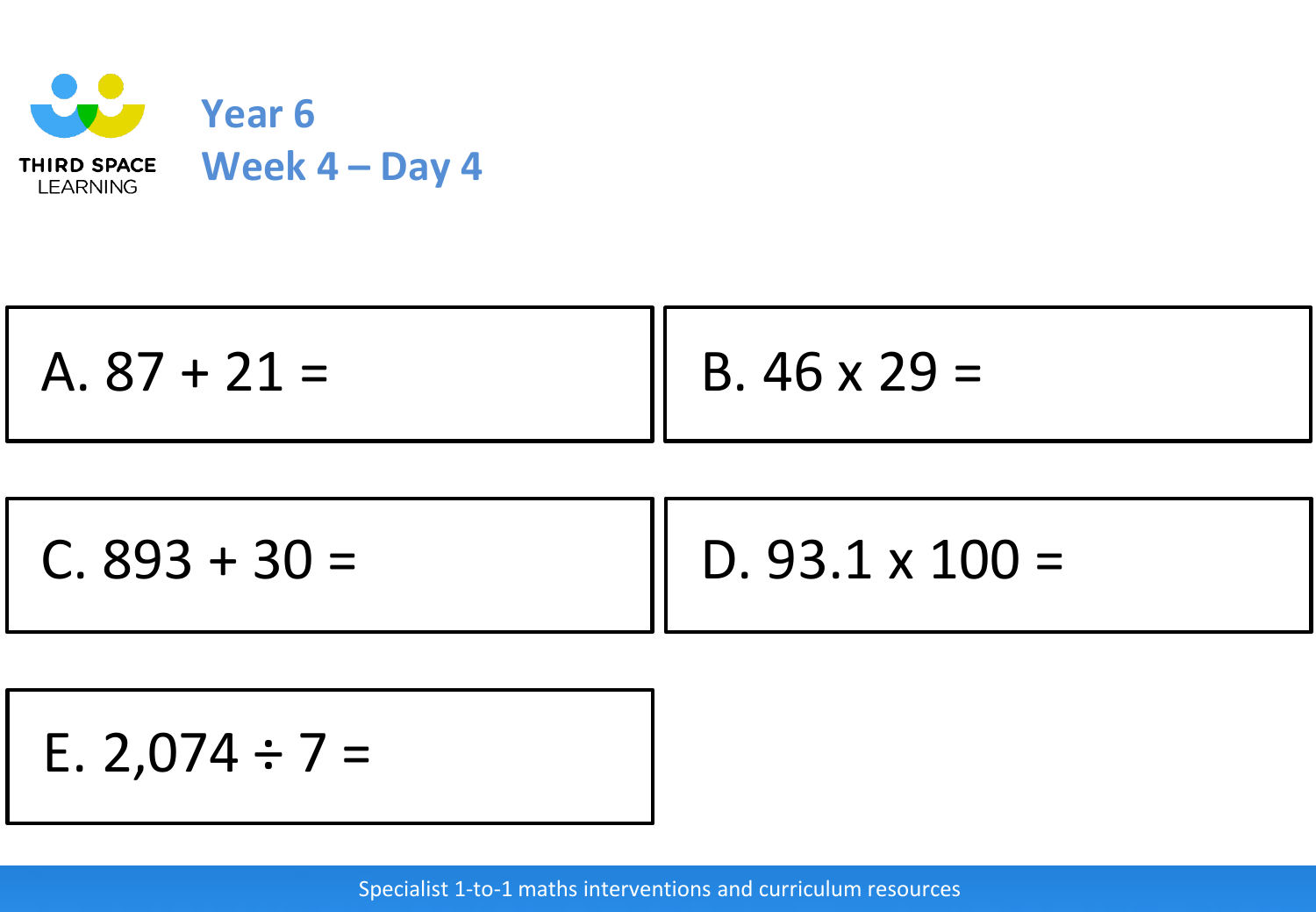

$$
A. 87 + 21 = 108 \text{ (M)}
$$
 B. 46 x 29 = 1,334 (W)

C.  $893 + 30 = 923$  (M)

D. 93.1 x 100 = 9,310 *(M)*

E. 2,074 ÷ 7 = 296 r 2 or 296 
$$
\frac{2}{7}
$$

*(W)*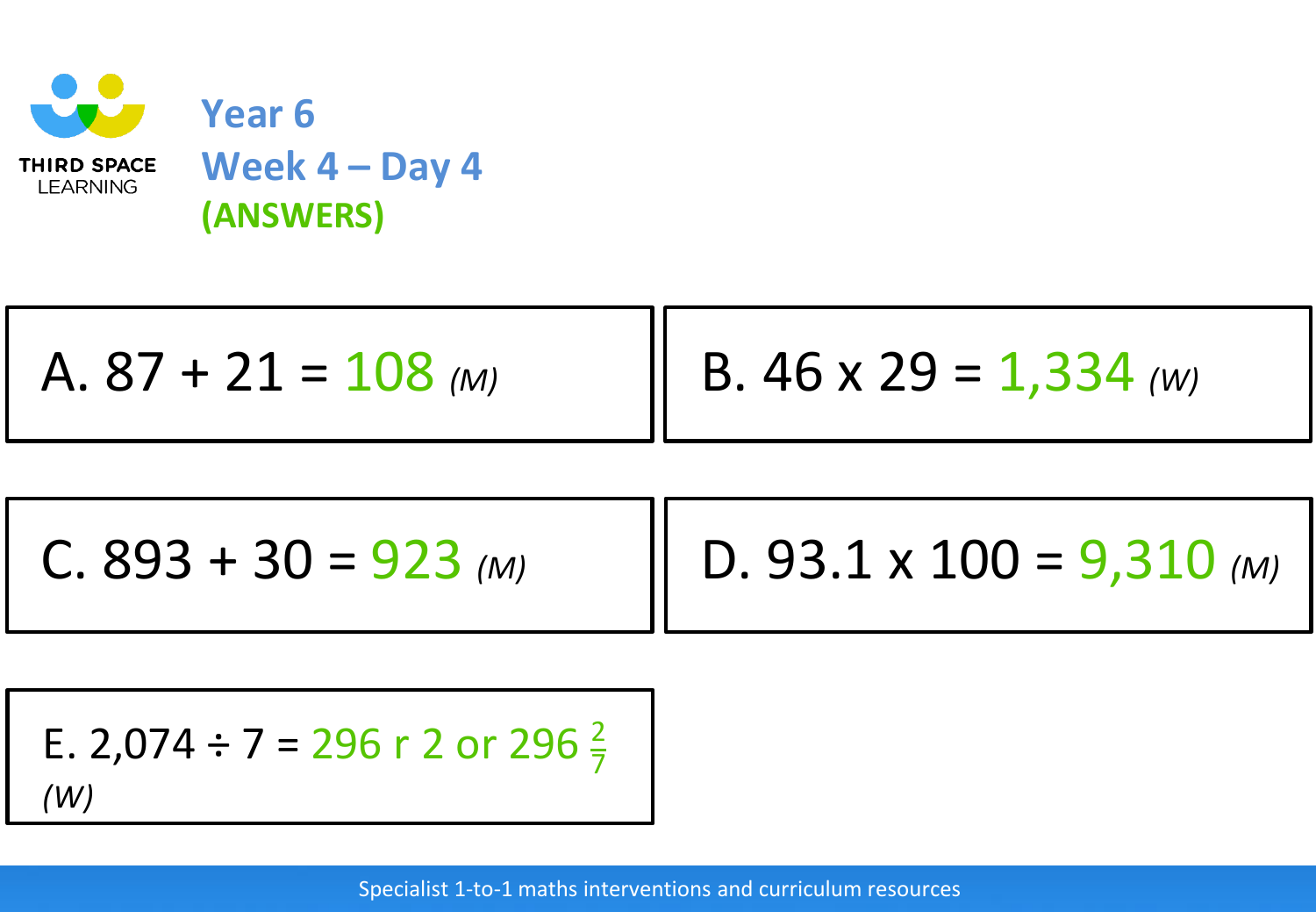

# Fluent in Five Questions and Answers

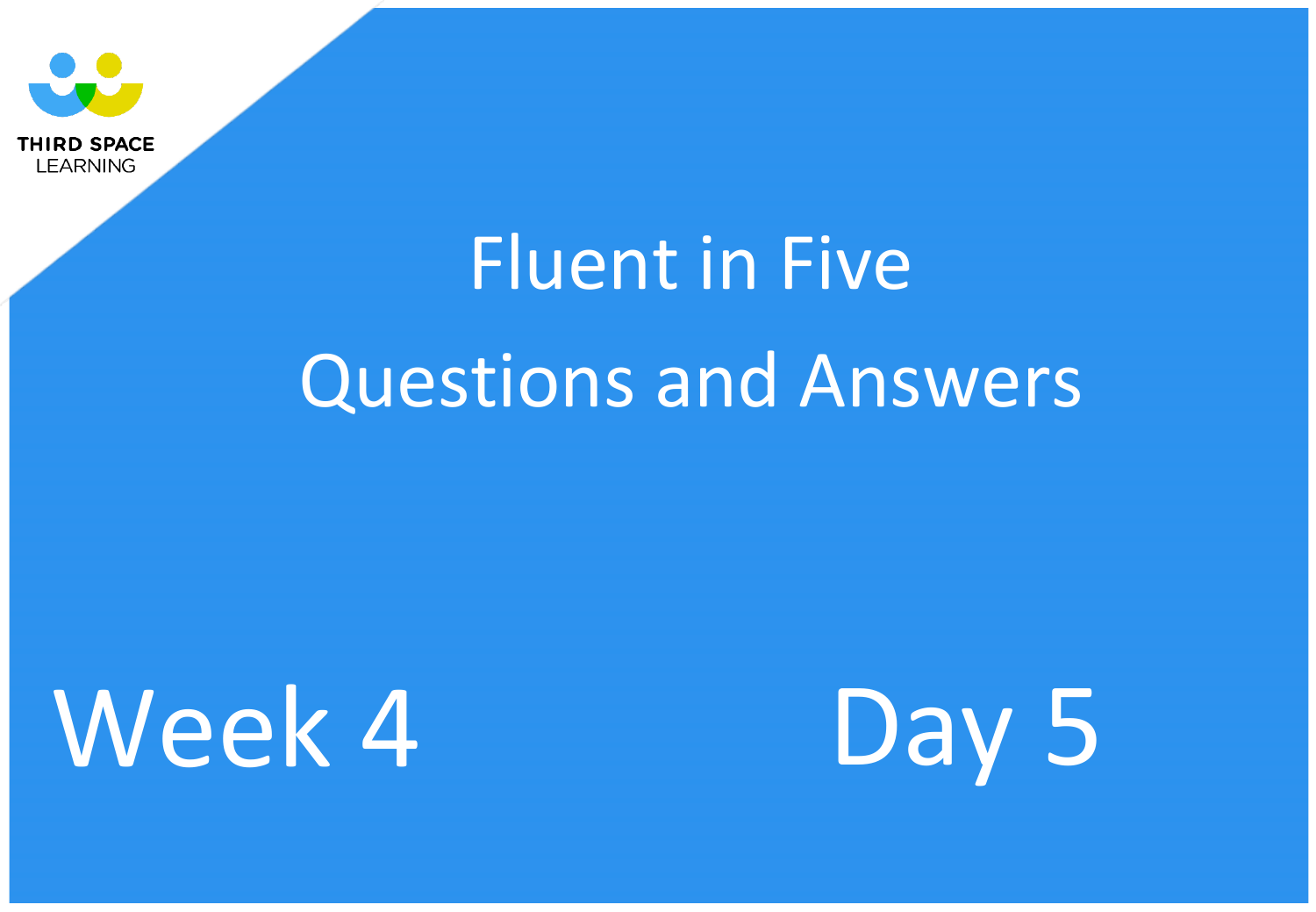

 $C. 56.43 + 11.3 =$ 

D.  $3.321 \times 100 =$ 

E.  $857 + 14,894 =$